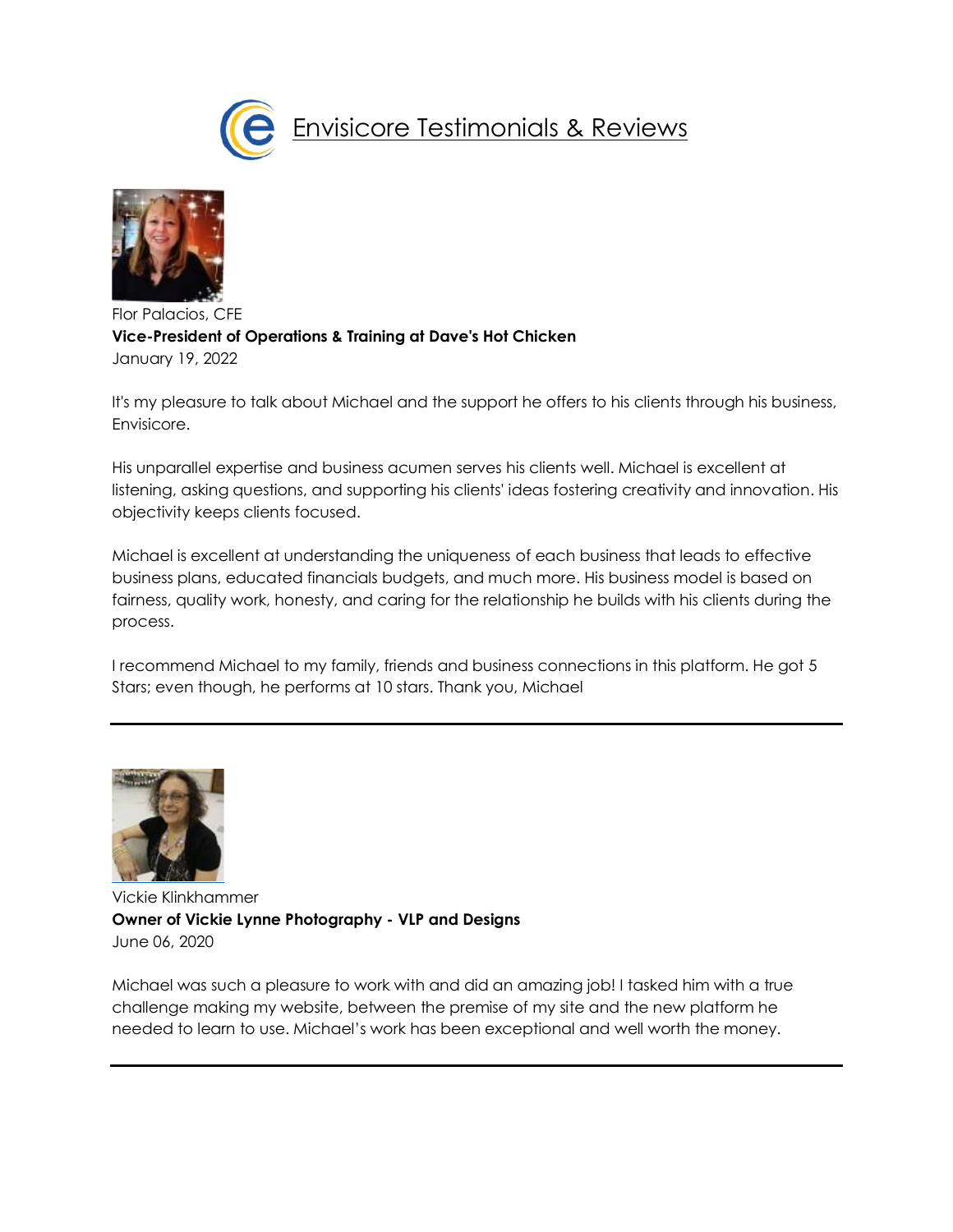

Anne Brewer **Founder at Wallabox** April 23, 2020

If you need a business plan or pitch deck Michael is your man! He is quick and professional with all of his work. I really don't know of anything he can't do for your business. Thank you, Michael for always being there when I need you and I look forward to many more years working together!



Chris Onslow **Regional Sales Manager at Greenplate Pty** April 23, 202[0](https://www.linkedin.com/in/michael-collischan/recommendation-add-edit/REQUEST_RECOMMENDATION?profileFormEntryPoint=PROFILE_SECTION&trackingId=eRdqIjljS%2FiEJBkcRNxehw%3D%3D&desktopBackground=PROFILE_DETAIL_SCREEN&recommendationId=649466706)

Michael provided some excellent advice on a particular area of our social media marketing. This advice has allowed us to advance our marketing by making a few subtle but necessary changes and to date, the results have been verifiably improved. All communications were highly professional. Thank you, Michael.



Jeana Harper-Kirkland **Partner at Torso Sweatband** February 22, 2020